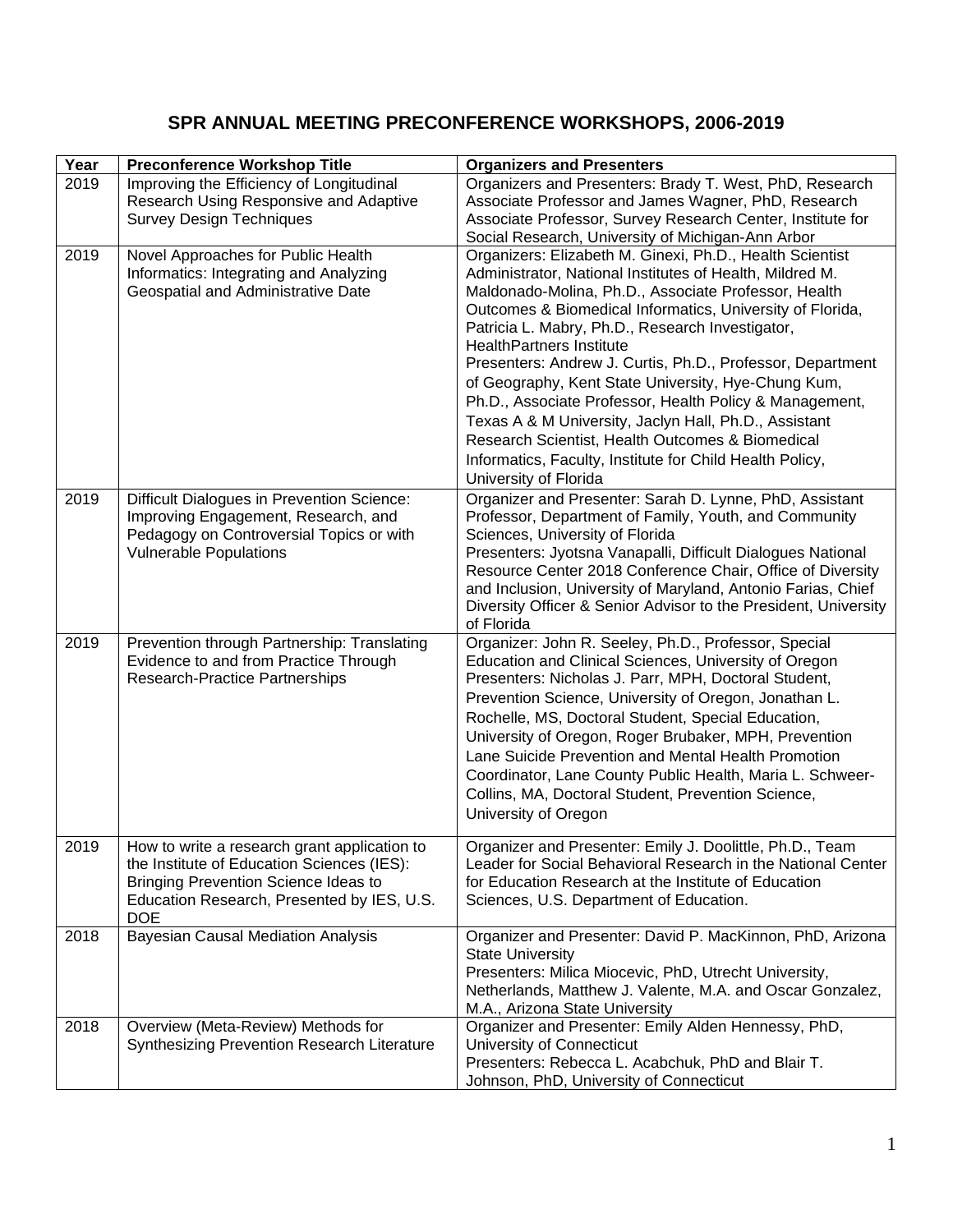| Year | <b>Preconference Workshop Title</b>                                                            | <b>Organizers and Presenters</b>                                                                                    |
|------|------------------------------------------------------------------------------------------------|---------------------------------------------------------------------------------------------------------------------|
| 2018 | How to write a research grant application to                                                   | Presented by: Institute of Education Sciences, U.S.                                                                 |
|      | the Institute of Education Sciences (IES):                                                     | Department of Education                                                                                             |
|      | Bringing Prevention Science Ideas to                                                           | Presenters: Katherine A. Taylor, PhD, Emily J. Doolittle,                                                           |
|      | Education Research, Presented by IES, DOE                                                      | PhD, and Jacquelyn A. Buckley, PhD, IES, DOE                                                                        |
|      | (half day)                                                                                     |                                                                                                                     |
| 2018 | Applications of Neuroscience to Prevention                                                     | Organizer and Presenter: Lawrence Sweet, PhD, University                                                            |
|      | Scientists: Core Concepts and Emerging                                                         | of Georgia                                                                                                          |
|      | <b>Directions</b>                                                                              | Presenters: Adriana Galvan, PhD, University of California,                                                          |
|      |                                                                                                | James MacKillop, PhD, McMaster University, Michael                                                                  |
|      |                                                                                                | McCormick, PhD, Auburn University, Uraina Clark, PhD,<br>Icahn School of Medicine, Allen Barton, PhD, University of |
|      |                                                                                                | Georgia                                                                                                             |
| 2018 | Developing Successful International                                                            | Organizers: Jeremy Segrott, PhD, Cardiff University, Wales,                                                         |
|      | Prevention Research, Sponsored by the SPR                                                      | Moshe Israelashvili, PhD, Tel Aviv University                                                                       |
|      | International Committee and ECPN (half day)                                                    | Presenters: Moshe Israelashvili, PhD, Tel Aviv University,                                                          |
|      |                                                                                                | Amanda J. Nguyen, PhD, University of Virginia                                                                       |
| 2017 | <b>Modern Mediation Analysis</b>                                                               | Organizer and Presenter: David P. MacKinnon, PhD, Arizona                                                           |
|      |                                                                                                | <b>State University</b>                                                                                             |
|      |                                                                                                | Presenters: Holly P. O'Rourke, PhD, Matthew J. Valente,                                                             |
|      |                                                                                                | MA, Gina L. Mazza, Oscar Gonzalez, MA, Arizona State                                                                |
|      |                                                                                                | University                                                                                                          |
| 2017 | Prevention in Pediatric Primary Care:                                                          | Organizers and Presenters: J. David Hawkins, PhD, and                                                               |
|      | Strategies for Expanding the Reach of Family-                                                  | Margaret Kuklinski, PhD, University of Washington, and                                                              |
|      | focused Prevention Programs to Achieve                                                         | Guillermo "Willy" Prado, University of Miami                                                                        |
|      | <b>Broad Public Health Impact</b>                                                              |                                                                                                                     |
| 2017 | Introduction to the Multiphase Optimization                                                    | Organizers and Presenters: Linda Collins, PhD and Kari C.                                                           |
|      | Strategy (MOST) for building more effective,<br>efficient, economical, and scalable behavioral | Kugler, PhD, The Pennsylvania State University                                                                      |
|      | and biobehavioral interventions                                                                |                                                                                                                     |
| 2017 | NIH Grantspersonship: Opportunities to fund                                                    | Organizer: Erica L. Spotts, PhD, NIH, OBSSR                                                                         |
|      | research and training                                                                          | Presenter: William Elwood, PhD, NIH, OBSSR                                                                          |
| 2016 | Meta-Analytic Methods for Examining the                                                        | Organizers and Presenters: Emily E. Tanner-Smith, PhD,                                                              |
|      | <b>Effects of Prevention Programs</b>                                                          | Vanderbilt University, Joshua R. Polanin, PhD, Development                                                          |
|      |                                                                                                | Services Group                                                                                                      |
| 2016 | Motivational Interviewing Training and                                                         | Organizer and Presenter: Jon Lee, PhD, University of                                                                |
|      | Assessment System for Educational                                                              | Cincinnati                                                                                                          |
|      | Applications                                                                                   | Presenters: Andy Frey, PhD, University of Louisville, Keith                                                         |
|      |                                                                                                | Herman, PhD, and Wendy Reinke, PhD, University of                                                                   |
| 2016 | Capitalizing on the Power of the Social                                                        | Missouri<br>Organizer and Presenter: Tamu Nolfo, PhD, California                                                    |
|      | Determinants of Health: Moving Our Data and                                                    | Department of Public Health, Office of Health Equity                                                                |
|      | Strategies Upstream to Achieve the Promise                                                     | Presenters: Dante Q. Allen, MCM, Thi Mai, MPH, Dulce                                                                |
|      | of Health Equity                                                                               | Bustamante-Samora, PhD, California Department of Public                                                             |
|      |                                                                                                | Health, Office of Health Equity                                                                                     |
| 2016 | Workshop on Effective Public Education for                                                     | Organizer and Presenter: Anthony Biglan, PhD, Oregon                                                                |
|      | <b>Prevention Science</b>                                                                      | <b>Research Institute</b>                                                                                           |
|      |                                                                                                | Presenters: Richard F. Catalano, PhD, University of                                                                 |
|      |                                                                                                | Washington Brian K. Bumbarger,, MED, The Pennsylvania                                                               |
|      | Sponsored by the SPR Advocacy Committee                                                        | <b>State University, Taylor Scott</b>                                                                               |
| 2015 | Implementing Parent Training at Scale in Child                                                 | Organizer: Patricia Chamberlain, PhD, Oregon Social                                                                 |
|      | Welfare with Linked Policy, Fiscal, and                                                        | <b>Learning Center</b>                                                                                              |
|      | <b>Practice Reforms</b>                                                                        | Presenters: Patricia Chamberlain, Oregon Social Learning                                                            |
|      |                                                                                                | Center, Marion Forgatch, PhD, Implementation Sciences                                                               |
|      |                                                                                                | International, Inc., Fred Wulczyn, PhD, Chapin Hall,                                                                |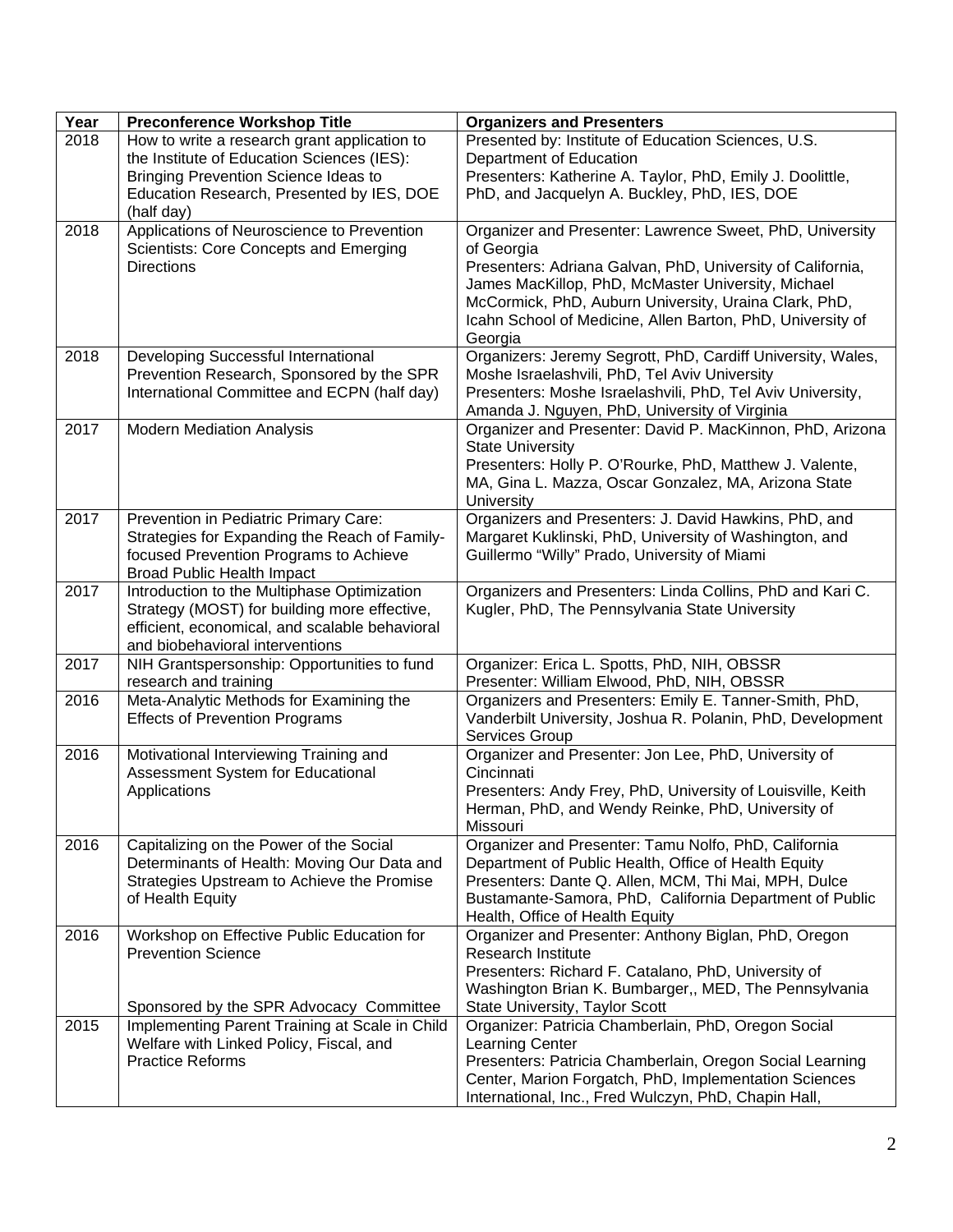| Year | <b>Preconference Workshop Title</b>                                                                                                                                    | <b>Organizers and Presenters</b>                                                                                                                                                                                                                                                                                                                                                                                                                                                                                                                                                             |
|------|------------------------------------------------------------------------------------------------------------------------------------------------------------------------|----------------------------------------------------------------------------------------------------------------------------------------------------------------------------------------------------------------------------------------------------------------------------------------------------------------------------------------------------------------------------------------------------------------------------------------------------------------------------------------------------------------------------------------------------------------------------------------------|
|      |                                                                                                                                                                        | University of Chicago, Sara Wolf-Feldman, PhD, Chapin<br>Hall, University of Chicago, Lisa Saldana, PhD, Oregon<br>Social Learning Center, John Landsverk, PhD, Oregon<br>Social Learning Center                                                                                                                                                                                                                                                                                                                                                                                             |
| 2015 | <b>SMART: Experimental Design Methods for</b>                                                                                                                          | Daniel Almirall, PhD, and Billie Nahum-Shani, PhD, Survey                                                                                                                                                                                                                                                                                                                                                                                                                                                                                                                                    |
|      | Developing Adaptive Interventions                                                                                                                                      | Research Center, University of Michigan                                                                                                                                                                                                                                                                                                                                                                                                                                                                                                                                                      |
| 2015 | <b>Modern Mediation Analysis</b>                                                                                                                                       | David MacKinnon, PhD, Arizona State University, Yasemin<br>Kisbu-Sakarya, PhD, Koc University, Istanbul, Turkey                                                                                                                                                                                                                                                                                                                                                                                                                                                                              |
| 2014 | Building the Economic Case for Prevention:<br>Methods and Tools for Assessing the<br>Resource Needs and Economic Costs of<br>Preventive Intervention                   | Co-chairs and Presenters: Margaret Kuklinski, PhD,<br>University of Washington, D. Max Crowley, PhD, Duke<br>University, Fiona Hollands, PhD, Columbia University                                                                                                                                                                                                                                                                                                                                                                                                                            |
| 2014 | Promising Practices in Teaching as Applied to<br><b>Prevention Science</b>                                                                                             | Organizers: W. John Monopoli, PhD, Children's Hospital of<br>Philadelphia, Kelly Rulison, PhD, University of North Carolina<br>at Greensboro, Nadine Finigan-Carr, PhD, University of<br>Maryland, Valerie Shapiro, PhD, University of California,<br>Berkeley. Presenters and panelists: Yolanda Abel, EdD,<br>Johns Hopkins University, Karl Hill, PhD, University of<br>Washington, Nadine Finigan-Carr, PhD, Keith Herman, PhD<br>and Wendy Reinke, PhD, University of Missouri, Sharon<br>Kingston, PhD, Dickinson College, Kelly Rulison, PhD, Van<br>Valerie Shapiro                  |
| 2014 | NIH Grant Writing 101 for Prevention<br><b>Scientists</b>                                                                                                              | Presenter: Steven M. Kogan, PhD, University of Georgia                                                                                                                                                                                                                                                                                                                                                                                                                                                                                                                                       |
| 2014 | Time-varying Effect Models in Prevention<br>Science                                                                                                                    | Organizers and Presenters: Stephanie Lanza, PhD, and<br>Sara A. Vasilenko, PhD, Pennsylvania State University                                                                                                                                                                                                                                                                                                                                                                                                                                                                                |
| 2013 | Synthesis Across Multiple, Long-term<br>Outcomes of Prevention Interventions<br>Delivered Early in Life Among Lesbian, Gay,<br><b>Bisexual and Transgendered Youth</b> | Organizers: Richard J. Jenkins, PhD and Eve. E. Reider,<br>PhD, National Institute on Drug Abuse; Moderators: George<br>W. Howe, PhD, George Washington University, Ronald D.<br>Stall, PhD, University of Pittsburgh; Presenters: Judith B.<br>Bradford, PhD, The Fenway Institute, C. Hendricks Brown,<br>PhD and Tatiana Perrino, PhD, University of Miami, Mark<br>Hatzenbuehler, PhD, Columbia University, David<br>MacKinnon, PhD, Arizona State University, Brian Mustanski,<br>PhD, Northwestern University, Elizabeth B. Robertson, PhD,<br>National Institute on Drug Abuse        |
| 2013 | <b>Missing Data Analysis</b>                                                                                                                                           | Craig Enders, PhD, Arizona State University                                                                                                                                                                                                                                                                                                                                                                                                                                                                                                                                                  |
| 2013 | Mixed Methods Approaches for Prevention<br>Research                                                                                                                    | Organizers and Presenters: Kathy Etz, PhD, National<br>Institute on Drug Abuse, Helen I. Meissner, ScM, PhD, Office<br>of Disease Prevention, Office of the Director, National<br>Institutes of Health, William Elwood, PhD, Office of<br>Behavioral and Social Science Research, Office of the<br>Director, National Institutes of Health; Presenters: Vick Plano<br>Clark, PhD, University of Cincinnati, Laura Schmidt, PhD,<br>University of California, San Francisco, Katherine Smith,<br>PhD, Johns Hopkins School of Public Health, William Crano,<br>PhD, Claremont Graduate School |
| 2013 | <b>Community Research Partnerships:</b><br>Applications for Prevention Research                                                                                        | Organizers and Presenters: Caryn R. Rodgers, PhD, Marni<br>Lolacono Merves, LMSW, and Rosy Chhabra, PsyD, Albert<br>Einstein College of Medicine                                                                                                                                                                                                                                                                                                                                                                                                                                             |
| 2012 | Social Network Approaches for Evaluating<br>Prevention Programs and Implementing<br><b>Evidence Based Programs</b>                                                     | Chair: Thomas Valente, PhD, University of Southern<br>California. Presenters: Scott Gest, PhD, The Pennsylvania<br>State University, Peter Wyman, PhD, Rochester University,                                                                                                                                                                                                                                                                                                                                                                                                                 |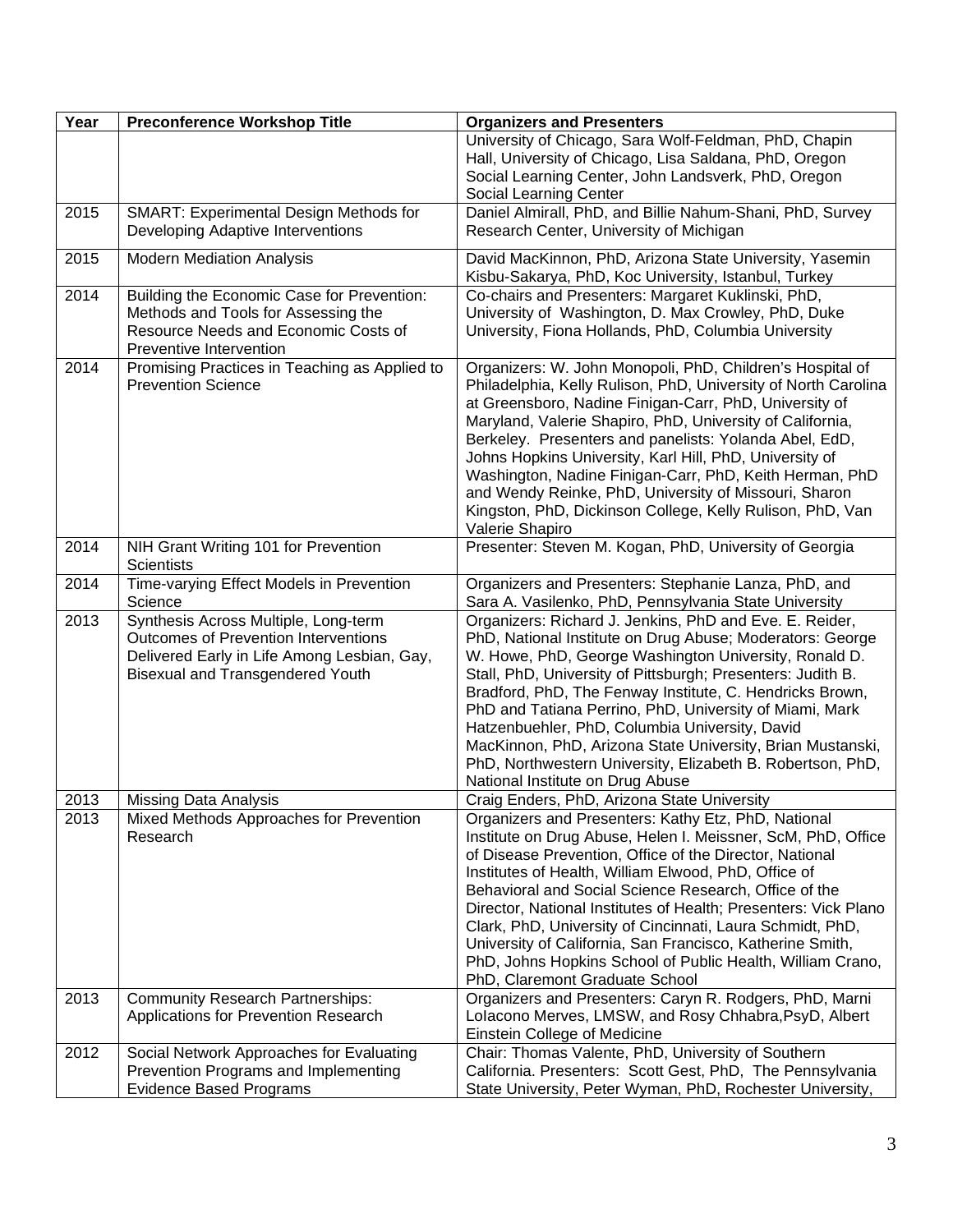| Year | <b>Preconference Workshop Title</b>                                                             | <b>Organizers and Presenters</b>                                                                                 |
|------|-------------------------------------------------------------------------------------------------|------------------------------------------------------------------------------------------------------------------|
|      |                                                                                                 | Sheppard Kellam, MD, Johns Hopkins University, and C.                                                            |
|      |                                                                                                 | Hendricks Brown, PhD, University of Miami                                                                        |
| 2012 | Using Information and Communication                                                             | Chair and Presenter: Andra Tharp, PhD, Division of                                                               |
|      | <b>Technologies for Prevention Research</b>                                                     | Violence Prevention, Centers for Disease Control and                                                             |
|      |                                                                                                 | Prevention. Presenters: Jody Ranck, PhD, Public Health                                                           |
|      |                                                                                                 | Institute, Megan Moreno, PhD, University of Wisconsin,                                                           |
|      |                                                                                                 | Deepali Patel, Institute of Medicine, Erik Augustson, PhD,                                                       |
|      |                                                                                                 | National Cancer Institute, Marc Zimmerman, PhD, University                                                       |
|      |                                                                                                 | of Michigan School of Public Health, Jose Bauermeister,                                                          |
|      |                                                                                                 | MPH, PHD, University of Michigan School of Public Health,                                                        |
|      |                                                                                                 | Meagan Sinton, PhD, Washington University in St. Louis,                                                          |
|      |                                                                                                 | Audie Atienza, PhD, National Cancer Institute, William Riley,                                                    |
|      |                                                                                                 | PhD, National Heart, Lung and Blood, Carrie Dewer, Ogilvy                                                        |
|      |                                                                                                 | Public Relations, Kristen Holtz, PhD, and Eric Twombly,                                                          |
|      |                                                                                                 | PhD, KDH Research & Communication                                                                                |
| 2012 | <b>Emerging Principles of Drug Abuse</b>                                                        | Organizers and Presenters: Elizabeth Robertson, PhD,                                                             |
|      | Prevention: Program Delivery                                                                    | Belinda Sims, PhD, and Eve Reider, PhD, National Institute<br>on Drug Abuse. Moderator: Catherine Bradshaw, PhD, |
|      |                                                                                                 | Johns Hopkins University. Discussants: Brian Bumbarger,                                                          |
|      |                                                                                                 | PhD, Pennsylvania State University, Abby Fagan, PhD,                                                             |
|      |                                                                                                 | University of South Carolina, Luanne Rohrbach, PhD,                                                              |
|      |                                                                                                 | University of Southern California, and Lisa Saldana, PhD,                                                        |
|      |                                                                                                 | Oregon Social Learning Center                                                                                    |
| 2011 | <b>Conducting Economic Analyses in Prevention</b>                                               | D. Max Crowley, PhD, The Pennsylvania State University,                                                          |
|      | Research: Methods & Tools for Evaluating the                                                    | Laura G. Hill, PhD, Washington State University, Brian T.                                                        |
|      | Impact of Prevention                                                                            | Yates, PhD, American University, Steve Aos, Washington                                                           |
|      |                                                                                                 | State Institute for Public Policy                                                                                |
| 2011 | Tricks of the Trade: Using Marketing                                                            | Samantha Post, MPH, NCI, Tracey King, PhD, American                                                              |
|      | Techniques to Promote Health Behaviors                                                          | University, Cait Poynor Lamberton, PhD, University of                                                            |
|      |                                                                                                 | Pittsburgh, W. Doug Evans, PhD, George Washington                                                                |
|      |                                                                                                 | University, Jay Bernhardt, PhD, MPH, University of Florida                                                       |
| 2011 | The why, when, and how of propensity score                                                      | Elizabeth Stuart, PhD, Johns Hopkins University                                                                  |
|      | methods for estimating causal effects                                                           |                                                                                                                  |
| 2011 | Applying Leadership Models and Research to                                                      | Kris Bosworth, PhD, The University of Arizona                                                                    |
|      | Improve the Implementation and Sustainability                                                   |                                                                                                                  |
|      | of Prevention Programs and Curricula                                                            |                                                                                                                  |
| 2011 | How to Write a Research Grant Proposal to                                                       | Emily J. Doolittle, PhD and Jacquelyn A. Buckley PhD, U.S.                                                       |
|      | the Institute of Education Sciences: Bringing                                                   | Department of Education.                                                                                         |
|      | Prevention Science Ideas to Education                                                           |                                                                                                                  |
|      | Research                                                                                        |                                                                                                                  |
| 2010 | Utilization of Innovative Interdisciplinary Tools                                               | Marcia S. Scott, PhD, NIAAA, Mariana G. Figueiro, PhD,                                                           |
|      | for Integrated Objective Measurement of                                                         | Lighting Research Center, RPI, , Mark S. Rea, PhD RPI,                                                           |
|      | Exposure to Physical and Psychosocial                                                           | Yong Zhu, PhD, Yale University, Kenzie L. Preston, PhD,                                                          |
|      | <b>Stressors and Drug Use</b>                                                                   | NIDA, David H. Epstein, PhD, NIDA                                                                                |
| 2010 | <b>Integrating Primary Prevention for Substance</b><br>Use and Mental Health with Prevention of | Richard A. Jenkins, PhD, NIDA, Kevin Haggerty, MSW,                                                              |
|      | HIV/AIDS and Other Associated                                                                   | University of Washington, Gary W. Harper, PhD, M.P.H.,                                                           |
|      |                                                                                                 | DePaul University, Sheppard Kellem, MD, Johns Hopkins<br>School of Public Health, Linda Koenig, PhD, CDC,        |
|      | <b>Consequences of Risky Sexual Behavior</b><br>among At-Risk Youth                             | Marguerita Lightfoot, PhD, UCSF, .Ronald D. Stall, PhD,                                                          |
|      |                                                                                                 | MPH, University of Pittsburgh                                                                                    |
|      |                                                                                                 |                                                                                                                  |
| 2010 | Systems Science Methodologies for                                                               | Elizabeth M. Ginexi, PhD, NIDA, Linda M. Collins, PhD,                                                           |
|      | <b>Prevention Research</b>                                                                      | Penn State University, Patricia L. Mabry, PhD, OBSSR,                                                            |
|      |                                                                                                 | Daniel E. Rivera, PhD, Arizona State University, Ty A.                                                           |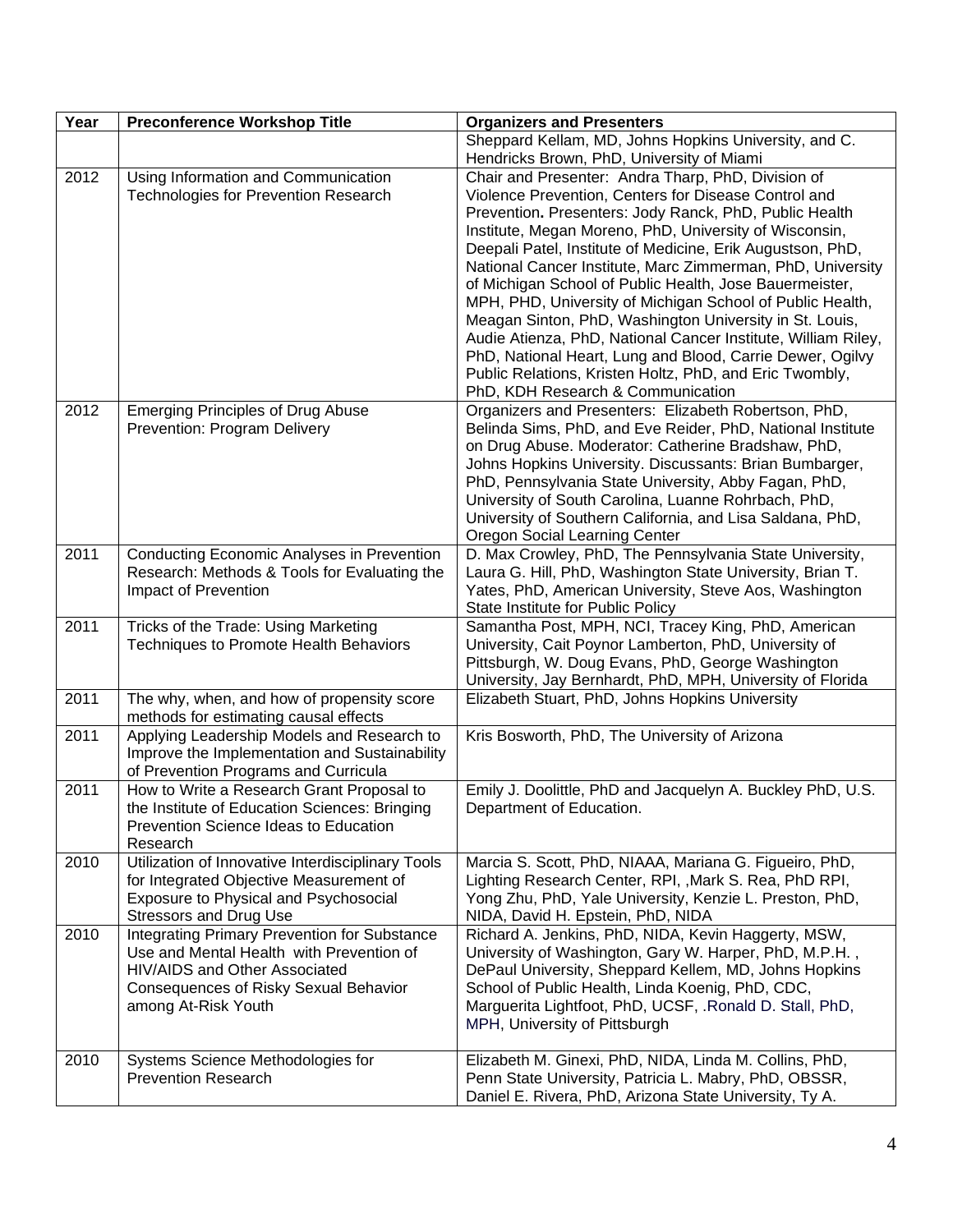| Year | <b>Preconference Workshop Title</b>                                                                                                             | <b>Organizers and Presenters</b>                                                                                                                                                                                                                                                                                                                                                                                                                                                                                                                                                                                                           |
|------|-------------------------------------------------------------------------------------------------------------------------------------------------|--------------------------------------------------------------------------------------------------------------------------------------------------------------------------------------------------------------------------------------------------------------------------------------------------------------------------------------------------------------------------------------------------------------------------------------------------------------------------------------------------------------------------------------------------------------------------------------------------------------------------------------------|
|      |                                                                                                                                                 | Ridenour, PhD, M.P.E., University of Pittsburgh, Thomas W<br>Valente, PhD, Keck School of Medicine, Scott Gest, PhD,<br>Pennsylvania State University, Kristen Hassmiller Lich, PhD,<br>MHSA, University of North Carolina at Chapel Hill, Thomas<br>Dishion, PhD, University of Oregon, Elizabeth E. Bruch, PhD,<br>University of Michigan, Anthony Biglan, PhD, Oregon<br>Research Institute                                                                                                                                                                                                                                             |
| 2010 | Conference Workshop IV: Everything You<br>Ever Wanted to Know About Secondary Data<br>Analysis* (*But Were Afraid to Ask),<br>Sponsored by ECPN | Richard Moser, PhD, NCI & Kathy Etz, PhD, NIDA Abuse,<br>Bethany Bray, PhD, Virginia Tech University, Felicia B.<br>LeClere, Ph.D, University of Michigan, Ty A. Ridenour, PhD,<br>M.P.E., University of Pittsburgh, Erik Augustson, PhD,<br>M.P.H., NCI, Judith Gelernter, PhD, Carnegie Mellon<br>University, Amy Yaroch, PhD, Center for Human Nutrition<br>Lila Finney Rutten, PhD, M.P.H., NCI                                                                                                                                                                                                                                        |
| 2009 | How to Add Genetics to your Studies (MAPS I)                                                                                                    | Danielle M. Dick, PhD, Virginia Commonwealth University,<br>Leslie Leve, PhD, Oregon Social Learning Center, Jenae M.<br>Neiderhiser, PhD, Pennsylvania State University, Danielle M.<br>Dick, PhD, Brien Riley, PhD, and Shawn Latendresse, Ph.D,<br>Virginia Commonwealth University                                                                                                                                                                                                                                                                                                                                                     |
| 2009 | <b>Multilevel Modeling Techniques</b>                                                                                                           | Craig Enders, PhD, Arizona State University                                                                                                                                                                                                                                                                                                                                                                                                                                                                                                                                                                                                |
| 2009 | The State of the Field: Prevention Science<br>Training (SPR Knowledge Task Force)                                                               | Lisa Ulmer, PhD, Drexel University, Linda Caldwell, PhD,<br>Pennsylvania State University, Mark Eddy, PhD, Oregon<br>Social Learning Center, Michael Mason, PhD, Villanova<br>University, Nick Ialongo, PhD, Johns Hopkins University,<br>Irwin Sandler, PhD, Arizona State University, Doug<br>Coatsworth, PhD, Penn State University, Zili Sloboda, ScD,<br>University of Akron, Daniel Blumenthal, MD, PhD.<br>Morehouse School of Medicine, Lisa Ulmer, PhD, Drexel<br>University, Ivory Toldson, PhD, Howard University, Murelle<br>Harrison, PhD, Southern University and A & M College, John<br>Lochman, PhD, University of Alabama |
| 2008 | Understanding the Legislative Process and the<br>Role of Science                                                                                | Annie Toro, J.D., M.P.H., American Psychological<br>Association                                                                                                                                                                                                                                                                                                                                                                                                                                                                                                                                                                            |
| 2008 | Strategies and Opportunities for Impact                                                                                                         | Jon Baron, J.D., Coalition for Evidence-Based Policy, Brian<br>Wilcox. PhD, University of Nebraska                                                                                                                                                                                                                                                                                                                                                                                                                                                                                                                                         |
| 2008 | Survival Analysis in a Latent Variable<br><b>Modeling Framework</b>                                                                             | Katherine Masyn, PhD, University of California at Davis,<br>Hanno Petras, PhD, University of MD                                                                                                                                                                                                                                                                                                                                                                                                                                                                                                                                            |
| 2008 | Antisocial Behavior: A Clinical and Social<br>Problem Considered From Evolutionary<br>Perspectives (MAPS I)                                     | Ralph Tarter, PhD, University of Pittsburgh and Diana<br>Fishbein, PhD RTI International, Tony Biglan, PhD, Oregon<br>Research Institute, Tom Dishion, PhD, University of Oregon,<br>S. Alexandra Burt, PhD, Michigan State University, David<br>Sloan Wilson, PhD Binghamton University, Michael<br>Vanyukov, PhD, University of Pittsburgh, David Newlin, PhD,<br><b>RTI</b> International                                                                                                                                                                                                                                               |
| 2007 | Underlying Mechanisms in Liability for<br>Dysregulatory Behavior (Sponsored by MAPS<br>I)                                                       | Jenae Neiderhiser, PhD, George Washington University and<br>Diana Fishbein, PhD, RTI International, Michael Vanyukov,<br>PhD, University of Pittsburgh, Jenae Neiderhiser, PhD,<br>George Washington University, Leslie Leve, PhD, Oregon<br>Social Learning Center, Joan Kaufman, PhD, Yale<br>University, Sara Jaffee, PhD, University of Pennsylvania,<br>Ken Dodge, PhD, Duke University, Elizabeth Ginexi, PhD,<br>NIDA, Lisa Freund, PhD, NICHD, Marcia Scott, PhD NIAAA,<br>and Erik Augustson, NCI                                                                                                                                 |